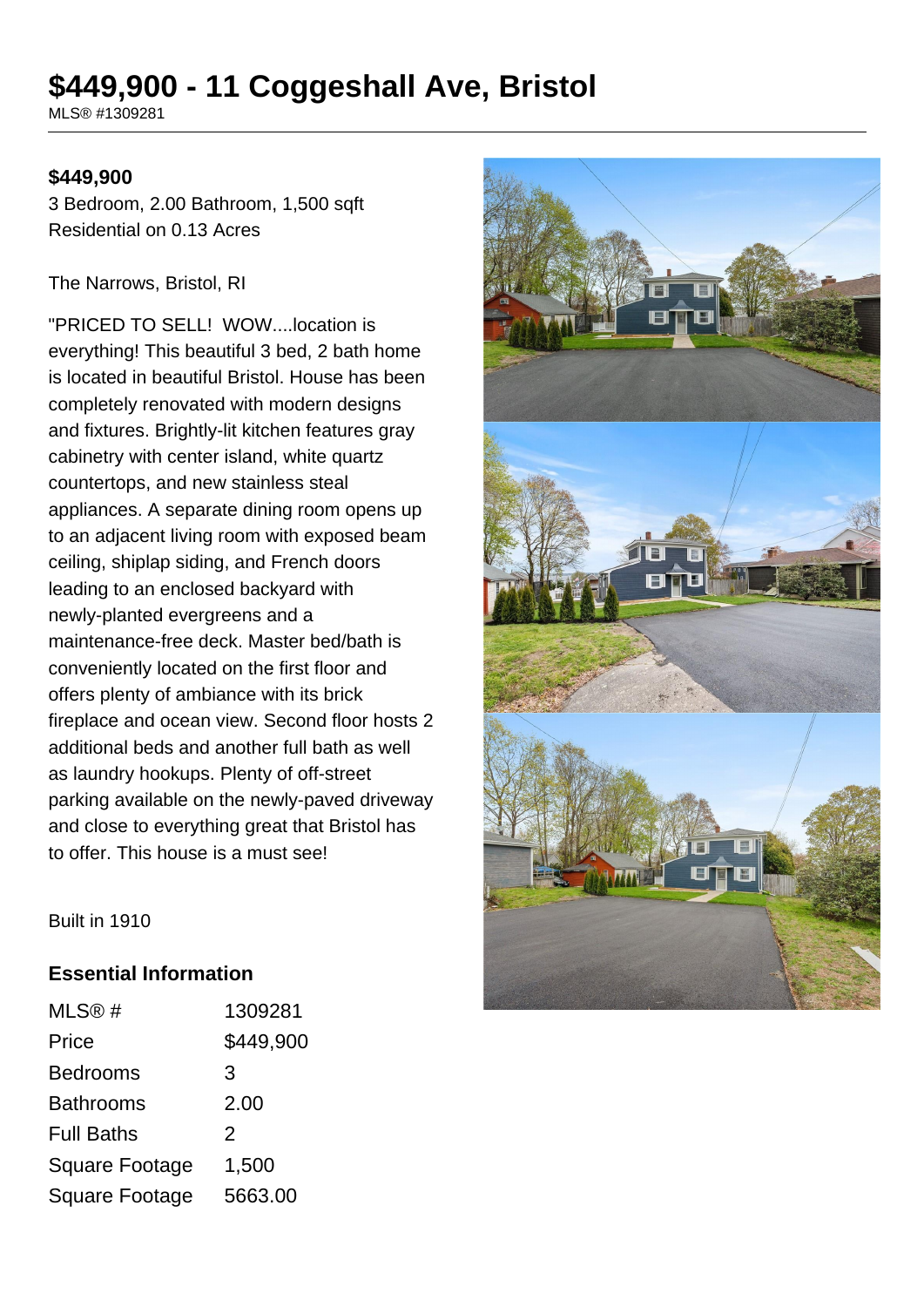| Acres             | 0.13                              |
|-------------------|-----------------------------------|
| <b>Year Built</b> | 1910                              |
| <b>Type</b>       | Residential                       |
| Sub-Type          | <b>Single Family Residence</b>    |
| <b>Style</b>      | Colonial, Bungalow, Cabin/Cottage |
| <b>Status</b>     | Active                            |

# **Community Information**

| Address      | 11 Coggeshall Ave  |
|--------------|--------------------|
| Subdivision  | <b>The Narrows</b> |
| City         | <b>Bristol</b>     |
| County       | <b>BRISTOL</b>     |
| <b>State</b> | RI                 |
| Zip Code     | 02809              |

# **Amenities**

| <b>Utilities</b>      | <b>Sewer Connected</b> |
|-----------------------|------------------------|
| <b>Parking Spaces</b> | 4                      |
| Parking               | No Garage              |
| Garages               | No Garage              |

## **Interior**

| Interior                 | Ceramic Tile, Hardwood, Vinyl                    |
|--------------------------|--------------------------------------------------|
| <b>Interior Features</b> | <b>Tub Shower</b>                                |
| Appliances               | <b>Oil Water Heater</b>                          |
| Heating                  | Baseboard, Hot Water, Oil                        |
| Cooling                  | <b>None</b>                                      |
| Fireplace                | Yes                                              |
| # of Fireplaces          | 1                                                |
| <b>Fireplaces</b>        | <b>Stone</b>                                     |
| # of Stories             | $\overline{2}$                                   |
| <b>Stories</b>           | 2                                                |
| Has Basement             | Yes                                              |
| <b>Basement</b>          | Exterior Entry, Full, Interior Entry, Unfinished |

# **Exterior**

| Exterior                             | <b>Wood Siding</b> |
|--------------------------------------|--------------------|
| <b>Exterior Features</b> Patio, Deck |                    |
| <b>Windows</b>                       | Storm Window(s)    |